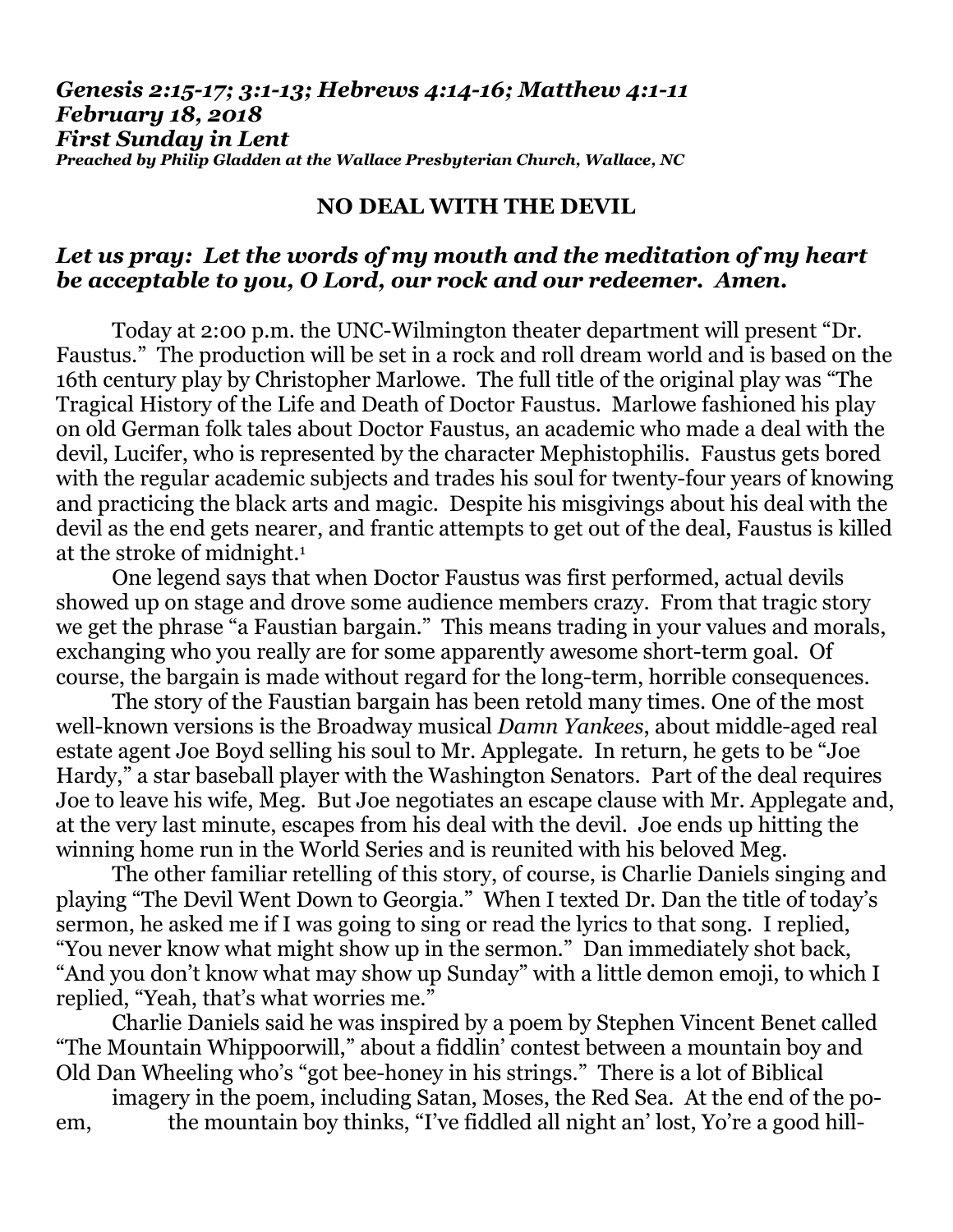billy, but yuh've been bossed." So I went to congratulate old man Dan, — But he put his fiddle into my han' — An' then the noise of the crowd began!" In Charlie Daniels' song, the Devil makes a deal with young Johnny, because the Devil is behind on meeting his quota for souls — "Johnny, rosin up your bow and play your fiddle hard, 'Cause hell's broke loose in Georgia and the Devil deals the cards And if you win you'll get this shiny fiddle made of gold, But if you lose, the Devil gets your soul!" Of course, Johnny

outplays the Devil and "The Devil bowed his head because he knew that he'd been beat And he laid that golden fiddle on the ground at Johnny's feet."

Jesus was offered a Faustian bargain, a deal with the devil, out there in the wilderness. The devil didn't offer Jesus all kinds of secret knowledge or the chance to be the star in the World Series or a shot at a golden fiddle. But the devil did tempt Jesus to be someone and something other than who he really was and what he was supposed to do. The third and final temptation is the one that really sounds like a deal with the devil: "Again, the devil took him to a very high mountain and showed him all the kingdoms of the world and their splendor; and he said to him, 'All these I will give you, if you will fall down and worship me."" We can ask if the devil really had the authority to make that offer, but in a way it doesn't matter. If the offer's legit and Jesus accepts it, the devil's got him. If the offer's a lie and Jesus accepts it anyway, the devil's got him just the same. The truth is, all three temptations — bread, showing off, and the splendors of the world — tempt Jesus to forget his true identity.

When I was a teenager and would leave the house to go out with my friends, my parents used to tell me (in these words or others), "Remember who you and whose you are." In those seven words, my folks reminded me of how I had been raised and what they expected of me, and they expressed their love and concern for me. Unfortunately, I have to confess I didn't always remember who I was and whose I was.

In a nutshell, that is the true temptation Jesus faces out there in the wilderness after fasting for forty days and forty nights. Will he remember who he is and whose he is? At this point in the gospel, *we* know who Jesus is, because Matthew lets us watch as Jesus gets baptized in the water and "just as he came up from the water, suddenly the heavens were opened to him and he saw the Spirit of God descending like a dove and alighting on him. And a voice from heaven said, 'This is my Son, the Beloved, with whom I am well pleased.'" (Matthew 3:16-17) That's *who* Jesus is. That's *whose*

Jesus is. Now what is he going to do with it?

Since we know who Jesus is (God's beloved Son), it might seem kind of strange to hear the devil say in the first two temptations, "*If* you are the Son of God, change these stones into bread, throw yourself down . . ." In the gospels the devil and his demons always know who Jesus is. They recognize and respect his authority and power over them. So the devil isn't wondering *if* Jesus is the Son of God. He knows who Jesus is and whose Jesus is. And that's the devil's point and his temptation — "*Since* you are the beloved Son of God, use your powers to serve yourself. You know you're famished. What's it gonna hurt to make yourself a little bread? *Since* you are the beloved Son of God, use your position to wow the crowds. Think how much more you will get done if you've already won them over." This is the same temptation Jesus faced as he hung on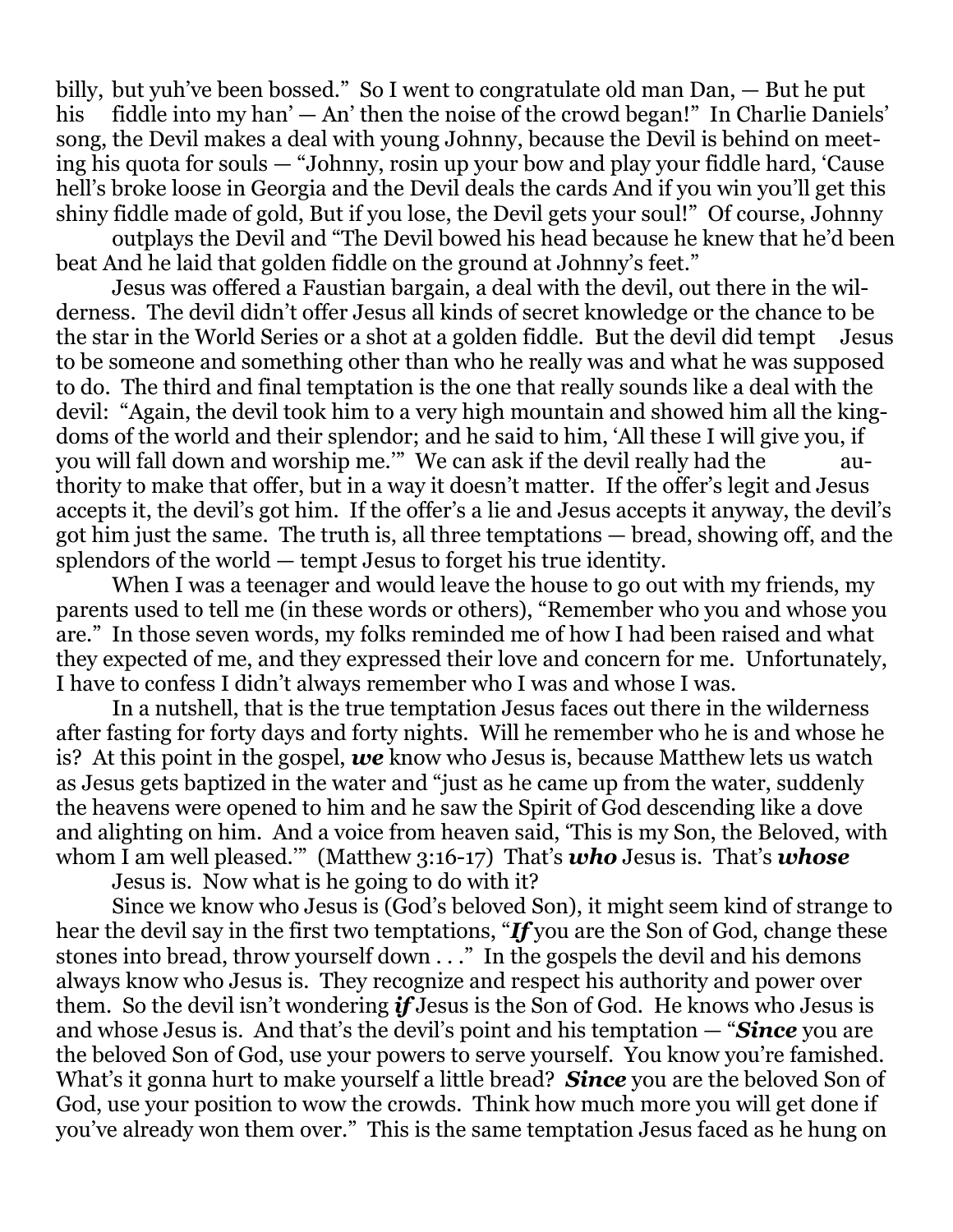the cross. With the very same words as the devil, people passed by and mocked Jesus and said, "You who would destroy the temple and build it in three days, save yourself! If you are the Son of God, come down from the cross." (Matthew 27:40)

Matthew tells us "In the same way the chief priests also, along with the scribes and elders, were mocking him, saying, 'He saved others; he cannot save himself. He is the King of Israel; let him come down from the cross now, and we will believe in him. He trusts in God; let God deliver him now, if he wants to; for he said, "I am God's Son."'" (Matthew 27:41-43) The religious leaders are mocking Jesus, but ironically they are speaking God's truth — "He saved other; he cannot save himself." If Jesus had made a Faustian bargain there on the cross, he would have enjoyed the short-term gain of escaping the cross, but he would have suffered the long-term consequences of being unfaithful to the God he said he trusted. And that's not to mention the long-term

consequences for you and me, if Jesus had come down from the cross.

So, let's go all the way back to the wilderness, where Jesus was tempted by the devil. At the beginning of his ministry, he faced the same temptation that cropped up all through his ministry. In fact, it's the same temptation Adam and Eve faced in the garden. Would they be true to who they are and whose they are? Would God's promise be sufficient in their lives? The serpent's temptation with the fruit is the same as the devil's in the wilderness — Do you think God is really telling you the truth? Can you

really trust God to do as he promised you? What if . . .?

Today's epistle lesson from Hebrews 4:14-16 is often used as a call to confession in worship: "Since, then, we have a great high priest who has passed through the heavens, Jesus, the Son of God, let us hold fast to our confession. For we do not have a high priest who is unable to sympathize with our weaknesses, but we have one who in every respect has been tested as we are, yet without sin. Let us therefore approach the throne of grace with boldness, so that we may receive mercy and find grace to help in time of need."

Someone commented that those verses might not be much comfort or offer much hope, because we probably won't ever face the same temptations Jesus faced out there in the wilderness. Really, will we ever be tempted to turn stones into bread? Jump off the highest point to see if the angels will rescue us? Bow down at the devil's feet and inherit the kingdoms of the world?

But notice what the Hebrews passage doesn't say. It doesn't say, "because we have in every respect been tested as Jesus was." It does say, "we have one who in every respect has been tested as we are." We may not be able to change stones into bread, but we are certainly tempted to trade long-term benefits and righteousness for

short-term gains and pleasure. We may not throw ourselves off of the highest point, but we are certainly tempted to give in to the whims of the crowd around us so we can be popular and fit in and, maybe, even further our own agendas. We may not

physically bow down at the feet of a man in a red suit with horns and forked tail in exchange for the world's riches, but we are certainly tempted to go along to get along, to compromise here and there. Somehow we convince ourselves that those